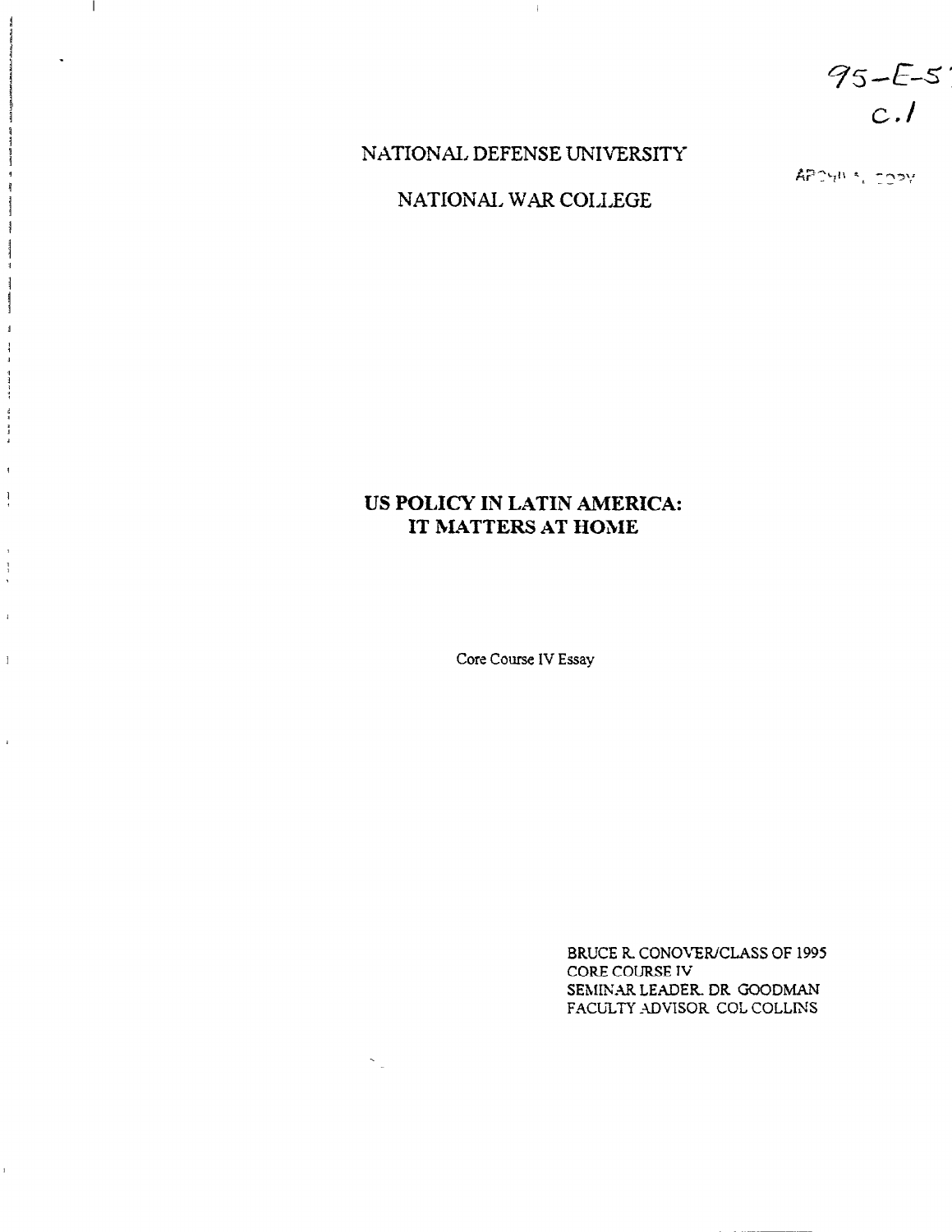Until recently, US foreign policy in Latin America was overshadowed by the economic and political turbulence of Eastern Europe, the Baltics, Russia, and Southeast Asia. The collapse of the Soviet Union, the war in Bosnia, trade conflicts with Japan, and a multitude of United Nations peacekeeping initiatives throughout the world captured the focus of senior US policy makers Latin America, with the vast majority of its states forging towards enhanced democratic rule and economic stability, failed to achieve the same level of keen US interest. As recently as 1992, global economists continued to portray Latin America as the next great investment opportunity. The transition from authoritarian leadership to democratic rule and more investment-oriented internal economic policies throughout the region, suggested that Latin America "... was poised for a new boom... Five of the six fastest rising stock markets in the world (in 1991) were Latin American" <sup>1</sup> It clearly appeared that success in Latin America had been achieved.

But all in Latin America may not be as it appeared just a short time ago. Unequal distribution of wealth, continuing budget deficits, and growing distrust in governmental institutions remain potential threats to the accomplishments of the past few years Coupled with the recent financial crists in Mexico, Latin America has recaptured our interest This essay assesses US interests in the region, recommends US policy objectives in Latin America, and analyzes alternative strategies for accomplishing those objectives.

US major interests in Latin America, more than ever before, relate directly to our domestic well-being. Unlike our earlier twentieth century experiences, concerns for safe passage and the threat of non-hemispheric intervention and influence in the region no longer remain of critical importance. As the region has matured, so have our interests The end of the Cold War, the transition to more democratic philosophies of governance throughout the southern hemisphere, increased regional economic interdependence, and the growing population of Latin Americans residing in the US have significantly changed

<sup>&</sup>lt;sup>1</sup>I owenthal Abraham T. Lalin America Ready or Partnership?, Foreign Affairs, Vol 72, Issue 1 1993, 74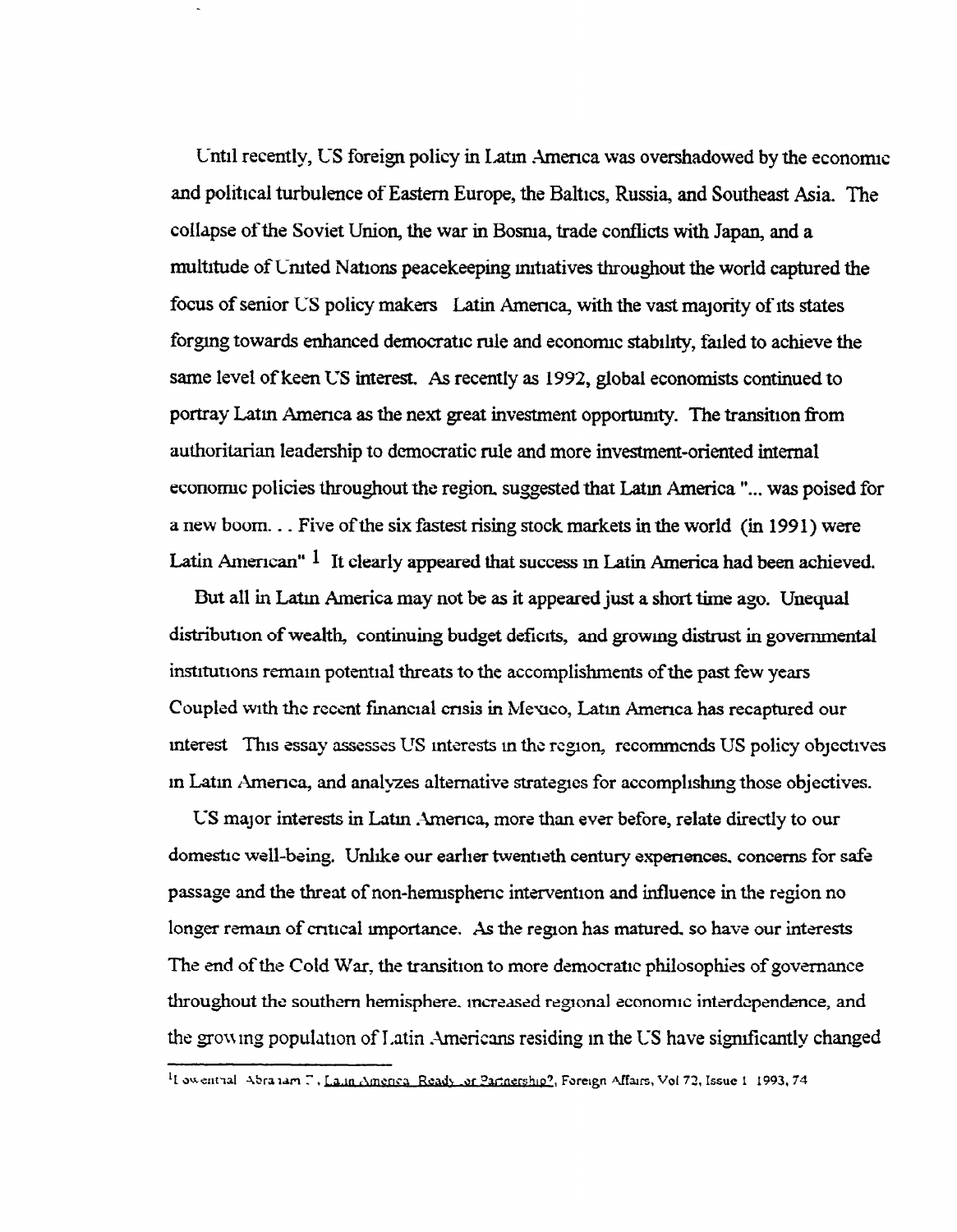US interests in the region. There is general recognition that trends in Latin America influence the entire spectrum of US economic, political, and social domestic conditions.

As a result of these changes and a more mature recognition of the domestic importance of Latin America, our major interests in the region include: access to Latin American economic markets, protection of American investments in the region, elimination of illegal drug production and trafficking, and curtailment of the mass migration of unskilled Latin Americans to the US in search of employment and greater human rights protections. This is not to say that environmental, humanitarian, and other political conditions have no place among US interests, for they do. However, the impact of these peripheral interests have far less direct and immediate influence upon US domestic prosperity and security. In the absence of a major military ideological threat, trade, investments, drugs, and illegal immigration remain of critical importance to US domestic well-being.

US exports to Latin America have increased dramatically in the last ten years. In 1993, US manufacturers exported nearly \$80 billion of goods and services to our neighbors in the southern hemisphere It remains the only region of the world where the US enjovs a trade surplus <sup>2</sup> Similarly, foreign investment in Latin America more than tripled between 1980 and 1990  $3\text{ US capital represents a significant share of this }$ \$10 billion increase and a major commitment to future US economic prosperity As a consequence, continued economic growth in Latin America must remain a critical objective of US foreign policy. Our financial relationships have now matured to a point where economic failure in Latin America will have a significantly adverse impact upon the US economy Either fiscal or political instability in the region could threaten US access to Latin American markets and the security of US investments in the region.

 $\mathbb{D}$ 

<sup>&</sup>lt;sup>2</sup>Femberg, Richard E, Substantive Symmetry in Hemispheric Relations, Democratic Values and Economic Thoughts, Vital Speeches of the Dav, Vol 60, Issue 17, June 15 1994, 527

<sup>&</sup>lt;sup>3</sup>Swan, Philip L Economic Reform in Latin America, Business Economics Magazine, Vol 27, Issue 2, Apr 1992, 20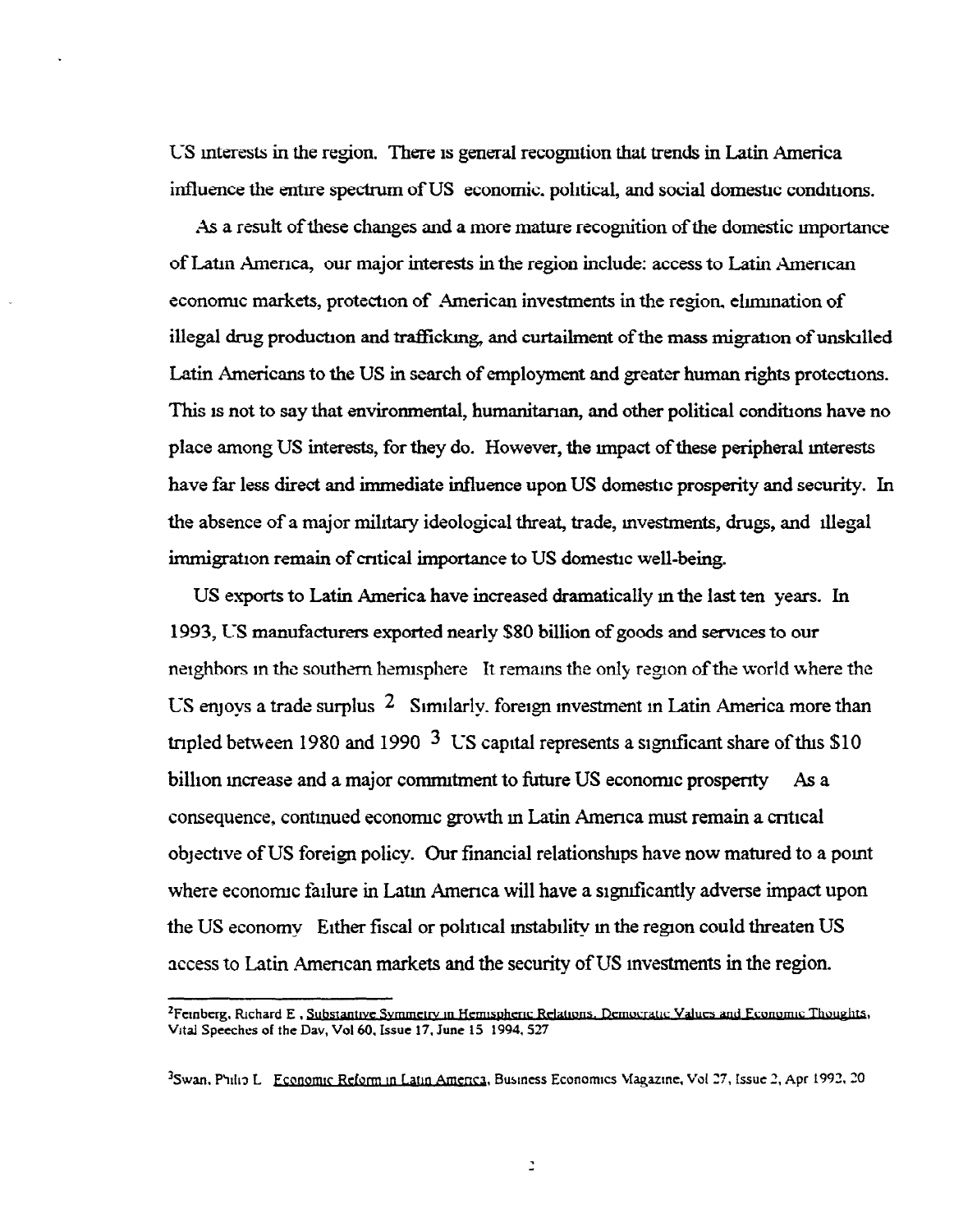Drug production and trafficking in Latin America and their volatile impact upon the US domestic scene requires no lengthy discussion One need only look to the local media for daily evidence of the violence, corruption, and destruction of social values that the scourge of illegal drug production has had in our communities Although it is arguably time for an unconventional domestic response to our own problem, there can be no doubt that, in its present form, drug production and trafficking in Latin America continues to threaten our domestic well-being. The influence of drug traffickers among Latin American government officials, whether through bribery and corruption, or by threat of violence, also continues to exacerbate Latin American democratization and stability. The issue of illegal drug production and trafficking remains of critical importance in the conduct of US-Latin American relations.

As has been so evidently clear in the last few months, illegal immigration of unskilled workers from Latin America remains a subject of great political debate at both the state and federal levels of US government More than half of the undocumented immigrants who enter the US annually come from the Caribbean and Latin America. <sup>4</sup> The subject receives almost daily attention from the news media, and, as demonstrated during the California gubernatorial race, this migration remains of significant importance to US citizens The seemingly unimpeded flow of illegal immigrants into the US from points south has not only contributed to the debate of the domestic economic conditions, but also demonstrates the US government's in ability to secure its borders. Although more efficient domestic controls have been suggested, US interest in Latin American economic, political, and social conditions, which contribute to the attractiveness of migration, cannot be discounted

Securing US interests in Latin America requires a combination of intricately related economic, political, and social policy objectives, all relevant to maintaining stability in

<sup>4</sup>r owentha 91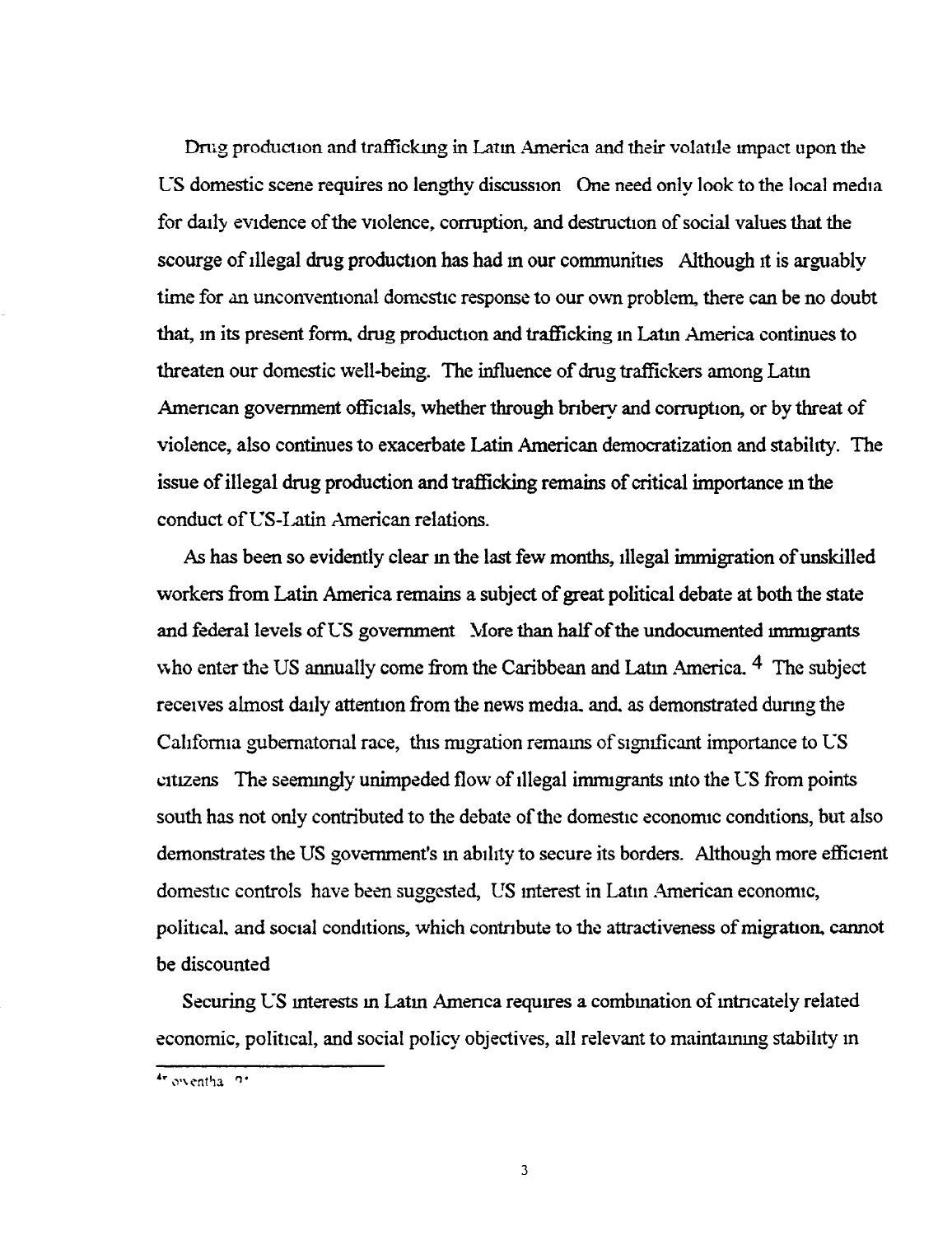this historically turbulent part of the world. It is regional stability, above all, that will foster confidence among external, as well as internal role players, that the transformations which occurred during the 1980's and early 1990's will succeed in integrating the region into a prosperous member of the world community The objectives most essential to maintainng regional stability include the redistribution of internal wealth, strengthened and more efficient governmental service institutions, strong support of fiscal policies favorable to continued economic growth, and expansion of regional cooperation agreements among states

Although much of Latin America enjoyed significant economic growth in the last 15 years, prosperity remains disproportionately in the hands of a privileged few "... millions" of Latin Americans who earlier thought they had it made to the middle class have been impoverished ... According to U.N statistics, 44% of Latin Americans live at poverty levels, three percent more than ten years ago ... the wealthiest 20 percent of families today earn more than 30 times what the poorest 20 per cent earn,  $\cdot$ <sup>5</sup> Unemployment remains high throughout the region, and contributes to the great divisions which exist between economic classes This continuing disparity of wealth, in an environment of heightened expectations for future prosperity, will contribute to increasing social unrest. If efforts to ensure more equitable distribution of wealth are not embedded in the policies of existing democratic governments, instability will threaten the pluralistic achievements of the past decade

Redistribution of wealth requires expansion of employment opportunities to accommodate the area's rapidly growing working-age population More effective land reform and reconfiguration of the tax base to reassign the burden more equitably among all economic classes remain critical to Latin American stability Although we are limited in our ability to directly affect Latin American domestic economic policy, US support of

 $5 -$  owent 1a  $35$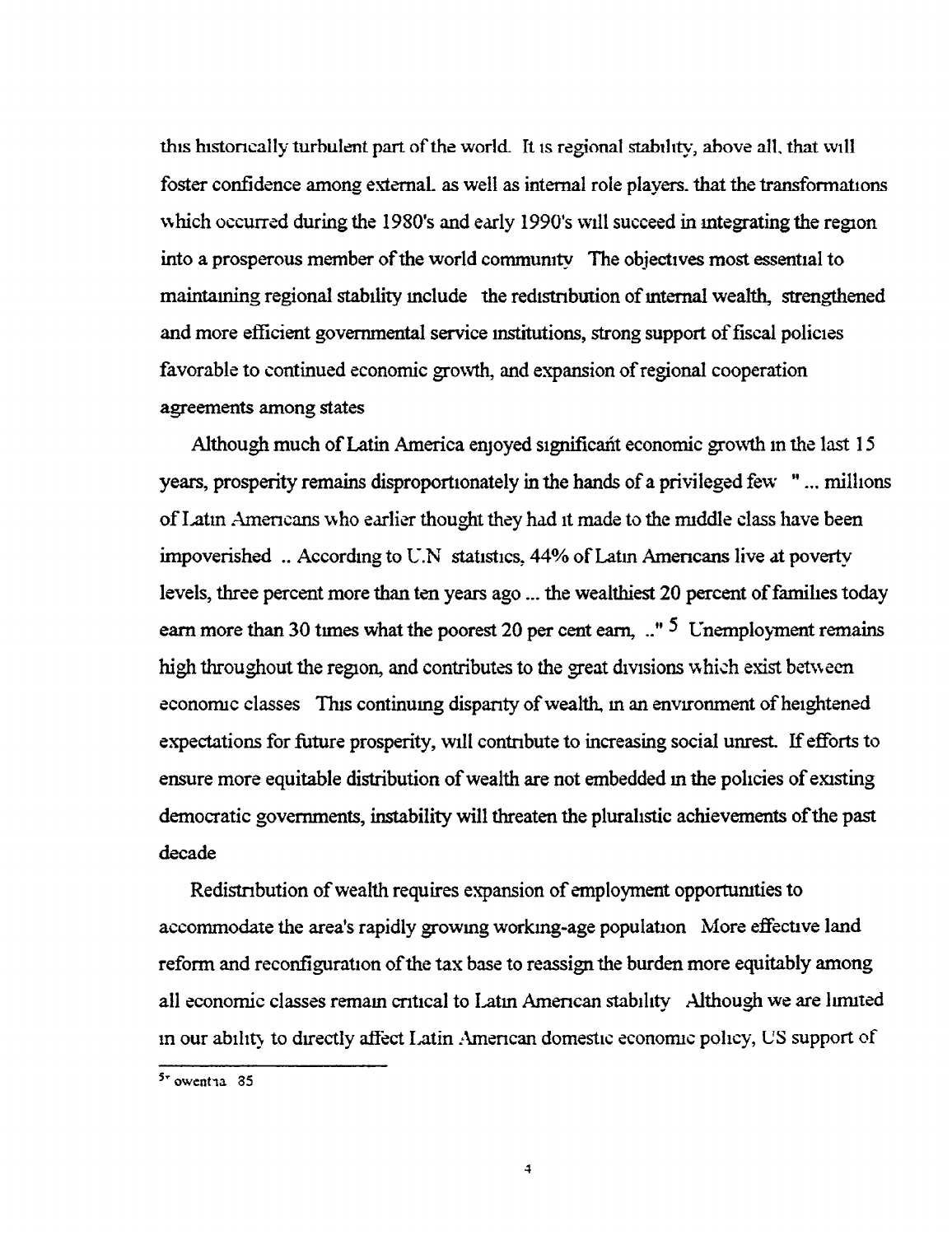on-going democratic reforms and encouragement of increased international investment in the region's industrial base will contribute to increased employment and the needed reforms If internal democratic principles mature, Latin American leaders will eventually succumb to the grievances of the electorate, and institute the necessary economic reforms As reforms are implemented, foreign investments in Latin America will appear more secure, and consequently, more attractive, increasing employment opportunities in the region. A policy of continued engagement in pursuit of further democratic development and increased international investment will contribute to regional stability and the maintenance of US interests in Latin America

Although strengthening of all governmental institutions in Latin America is required, reform of the region's judicial system is particularly important. Judicial reform in Latin America must be accomplished if the region's history of corruption and inequality are to be overcome. "It is not just that corruption is common almost everywhere. It is that judges tend to take their orders from the executive."  $6$  Insufficient separation of powers between the Executive and Judicial branches among most Latin American democracies contibutes to an environment of unbalanced executive power In addition, the status of the judictary must be heightened to better insulate judges from the corruptive influences of the elite, the drug lords, and the criminal elements of Latin American society Both the people of Latin America and those contemplating investment in the region must be confident that impartial judicial relief of injustice remains available Confidence in judicial equity and impartial treatment among the Latin American population and international investors is essential to stability and to the security of US interests in the region.

As with the need for greater economic equity among the region's economic classes, US means of directly affecting the necessary changes remain limited The US must continue to exert political pressure upon Latin American leaders to provide greater autonomy,

<sup>6</sup> Anonymous The Other Obstacles in Change, The Feonomist Vol 329 Issue 7837 Nov 13 1993 25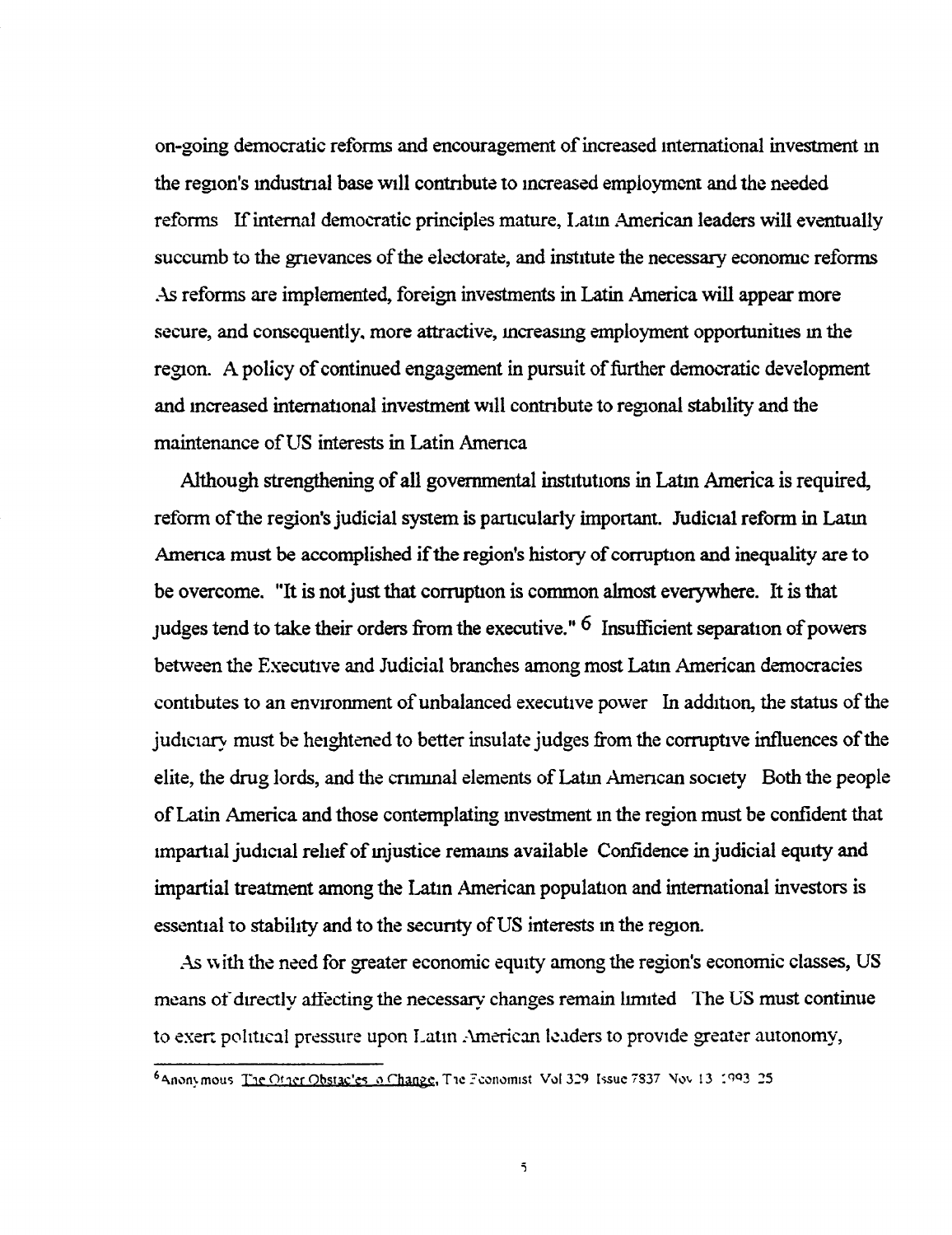increased pay, and enhanced protection to their judiciaries Means of improving the status of judges in the Latin American society should be explored. Increased non-governmental contacts between US and Latin American judiciary representatives should be encouraged as means of training and orienting Latin American judges to their role in an adversarial system of justice

As with the judiciary, the effectiveness and legitimacy of other civil institutions must be improved If recent achievements towards democratic reforms in Latin America are to be sustained, increased confidence in the ability of civil institutions to provide public services and to manage the internal affairs of the state is essential to credibility of those reforms. As a result of the significant downsizing of Latin American governmental organizations under economic pressures and continued inefficiency and corruption, there is growing uncertainty among the populations of the region that expected improvements in governance and services will matenalize. Such uncertainty breeds opportumty for those with insurgent causes. If stability and confidence in Latin American democratic governments are to be maintained, more efficient institutions are required "In many Latin American countries, building effective state capacity - rather than further cutting back the state - is a central task for the 1990's." 7

US strategy must encompass both political and social means in pursuit of stability. Strong US support for the democratic reforms must continue. As democracy becomes mcreasmgly embedded in the region, the influence of the electorate and theu demands for more responsive government will ensure greater efficiency. A separate and strong judiciary and more efficient law enforcement programs will assist in elimmnatmg the corruption and drug cartel influence so prevalent in government institutions regionally. The US should provide technological assistance to Latm Amencan governmental

<sup>&</sup>lt;sup>7</sup>Lowenthal 88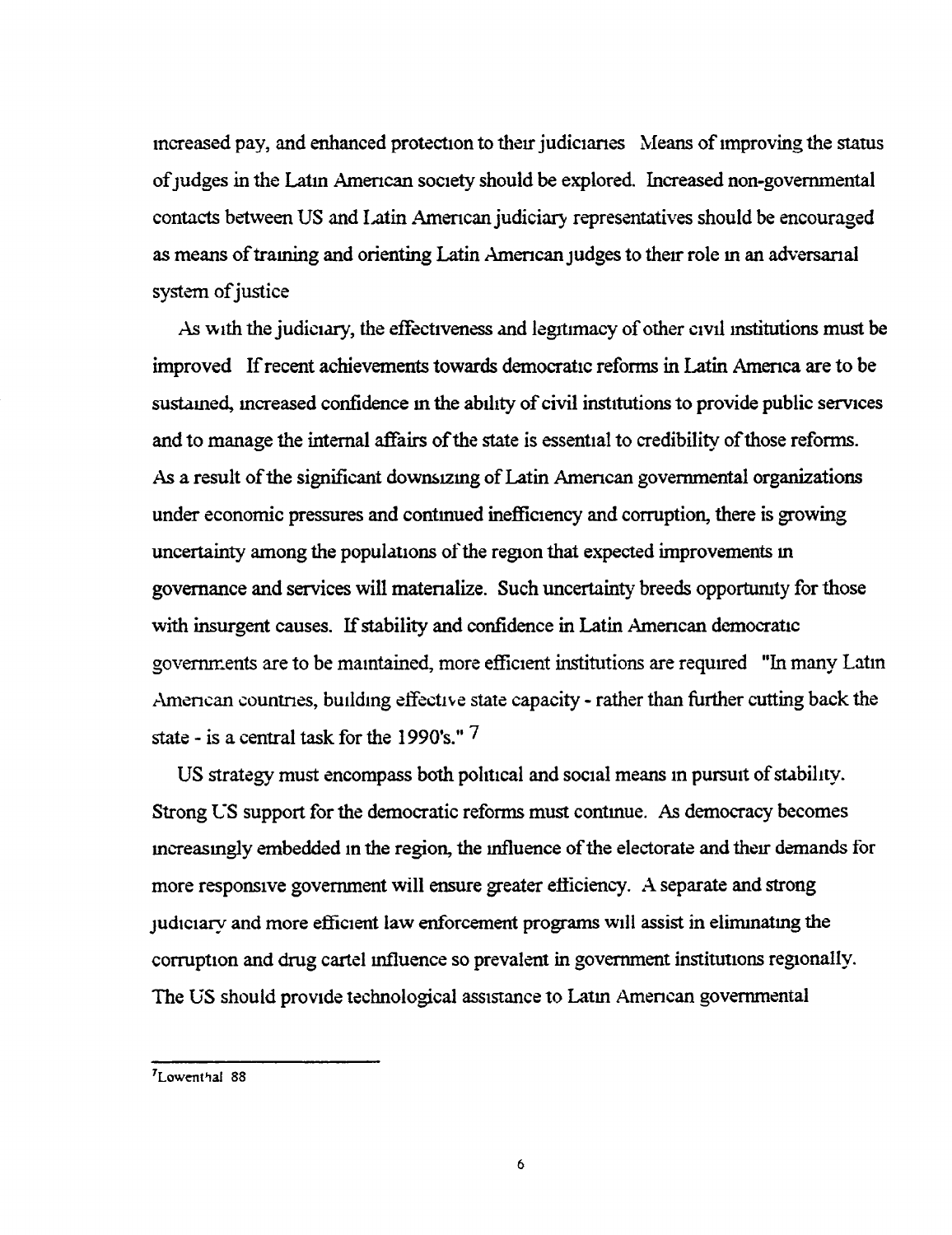institutions and offer traming assistance as a means of aiding regional governments to accomplish more with less

Economic growth equates directly to not only reduced potential for regional social unrest and an enhanced ability of Latin American governments to provide services, but also contributes to a relatively secure envrronment for US investments and contmued growth of export markets for US goods and servtces. Relief from economic stagnation will provide new employment opportunities, reducing the Latin American motivations to migrate north in search of work and eliminating rural dependence on drug production as a means of subsistence.

Reduced trade barriers to US imports, debt relief, and increased international investment are essentral to future economic growth in Latm American. US polrcy should seek to expand the provisions of the North American Free Trade Agreement (NAFTA) to the region Ehmination of trade barriers will increase US import of Latin American goods, reducing regional trade imbalances, and encourage greater US and international investment in the region. Debt relief remains essential The practice of exchanging foreign debt for equity in Latin American nationalized industries, begun in 1982, should be further encouraged  $8$  These highly successful exchanges have not only reduced the demand for international currency to pay debts, but have, more importantly, served to redrstrrbute government owned organizations to individual entrepreneurs, effectively reducing the size and burden of governments in the area Although reduced trade and debt relief will, in themselves, provide a more attractive environment for international mvestment, strong US support is essential The recent Chnton admmistration action to underwrite nearly \$40 billion in loan guarantees to the Mexican government is an example of such support As unpopular as such a guarantee may appear in the short term. the potential long term benefits far exceed the immediate risks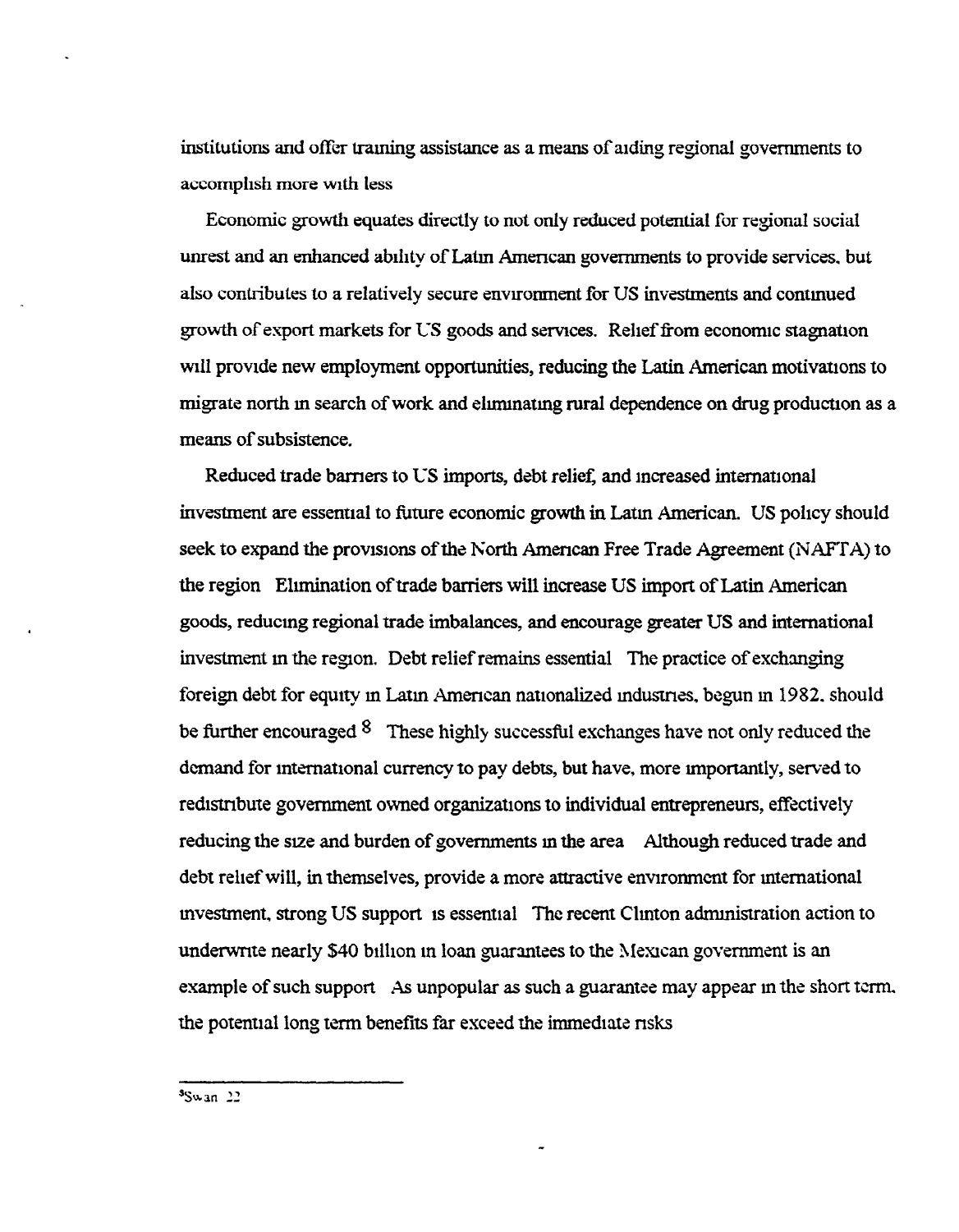Finally, US policy objectives must include further expansion of regional cooperation agreements Latin America has made progress towards reducing the adversanal relationships which have characterized their recent histories. However, "While wars have ended, divisions and nvalries have not. Efforts at integration have been hampered by suspicion, conflicting interests, and differing agendas." $9$  Continued democratic reforms in the region will assist in opening government activities to the press and public, thereby reducing suspicions between neighbor states. Similarly, greater participation in regional councils and cooperative agreements will ensure contacts between Latm American states. contributing to reduced tensions and open discussions of conflicts Greater interaction among Latin American governments will foster more responsible behavior and enhanced understanding of the dilemmas with which all are confronted

To this end, the US should contmue to rely upon the Organizatron of American States (OAS) as a medium for problem resolution in the region, and should encourage further development of economic, political, and security coalitions among Latin American states. The US must remain an active, yet impartial, party to all major Latin Amertcan economic and political activities. Our support for the application of democratic principles must not cease at the natronal level, but must be expanded to encompass the conduct of international relationships as well.

US interests in Latin American access to export markets, security of investments, elimination of drug production, and control of illegal immigration, are, more than ever, tied dtrectly to our domestic prosperrty. If these mterests are to be secured, stability in Latin American must be maintamed. Redistribution of wealth, judicial reform, more effective government institutions, fiscal policies supportive of continued economic growth, and greater regional cooperation are essential to maintaining the needed stability The

<sup>&</sup>lt;sup>9</sup>Millett, Richard L. Central America's Enduring Conflicts, XXXXXXXXX 124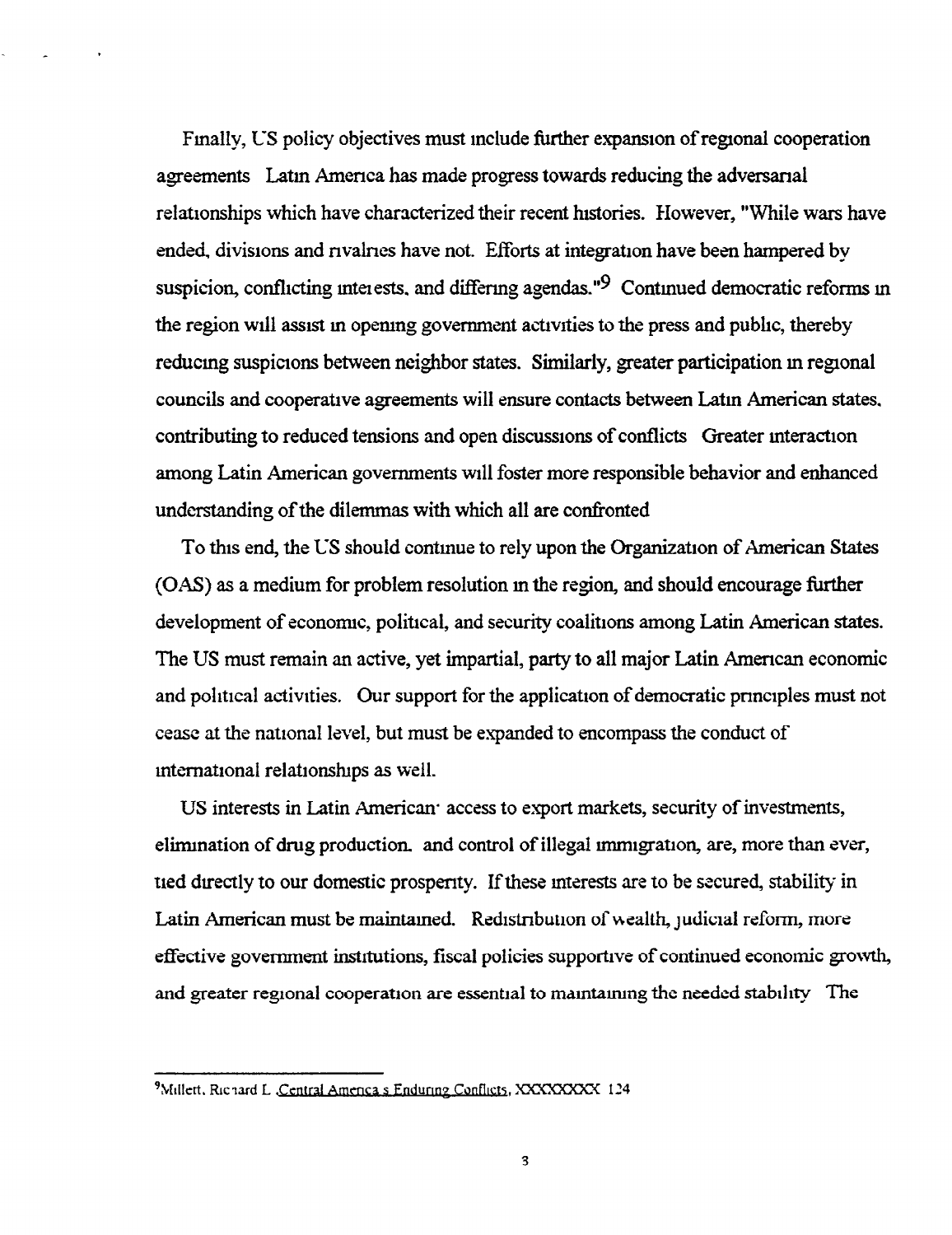current Administration's Latin American foreign policy appears to accomplish these objectives

 $\ddot{\phantom{1}}$ 

The concept of "Engagement and Enlargement", unlike perhaps other regions of the globe, does fit in Latin America. Continuation of democratic reforms remains a key element in achieving US regional policy objectives. Only through engagement in Latin America and the enlargement of democratic principles can we hope to secure our interests However, because of its seemingly recent unique and direct impact upon US domestic concerns, the administration must reevaluate policy priorities. NAFTA, the "Mexican bailout", drugs, the economy, and illegal immigration have captured the attention of all Americans The Administration must better explain US interests in Latin America and act forcefully now to secure those interests